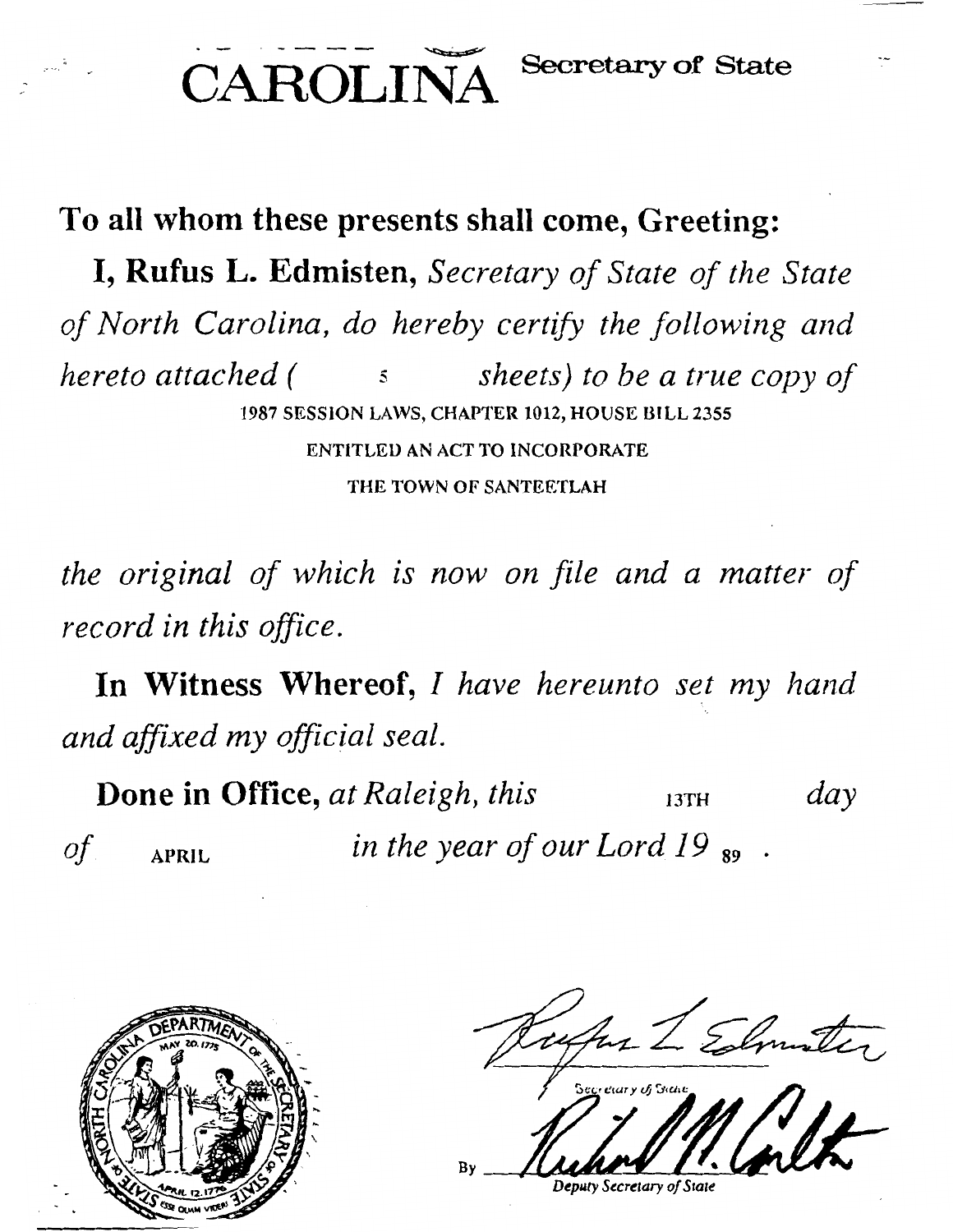#### GENERAL ASSEMBLY OF NORTH CAROLINA 1987 SESSION RATIFIED BILL

#### CHAPTER 1012 HOUSE BILL 2355

#### AN ACT TO INCORPORATE THE TOWN OF SANTEETLAH.

The General Assembly of North Carolina enacts:

#### Section l. The Charter of the Town of Santeetlah is enacted to read: "THE CHARTER OF THE TOWN OF SANTEETLAH.

#### "ARTICLE I.

### "INCORPORATION AND CORPORATE POWERS.

"Sec. 1.1. Incorporation and Corporate Powers. The inhabitants of the Town of Santeetlah are a body corporate and politic under the name of the 'Town of Santeetlah'. Under that name they have all the powers, duties, rights, privileges and immunities conferred and imposed on cities by the general law of North Carolina.

"ARTICLE IL

#### "CORPORATE BOUNDARIES.

"Sec. 2.1. Corporate Boundaries. The corporate boundaries of the Town of Santeetlah shall be as follows until changed in accordance with law:

BEING in Cheoah Township, Graham County, North Carolina, according to a plat of survey, titled Smokey Mountain Resort Inc. dated November 4, 1963, by James T. Harron, RLS, L-907, and being more particularly described as follows:

BEGINNING on a concrete monument on the south side of North Carolina State Road 1147 and running thence;

S 49-14 E, 241.00 feet to a concrete monument.

Thence; S 49-14 E, 43.90 feet to a concrete monument in the 1817 contour of Lake Santeetlah (Tapoco datum) thence with the 1817 contour the following courses and distances;

 $\overline{\phantom{a}}$ 

| $S$ 30-03 | W 29.73 feet;    | S 87-07   | W 137.55 feet;  |
|-----------|------------------|-----------|-----------------|
| N 69-43   | W 157.40 feet;   | $S83-37$  | W 47.00 feet;   |
| $S$ 55-42 | W 54.48 feet;    | $S$ 44-49 | E 134.95 feet;  |
| $S$ 42-48 | $E$ 40.94 feet;  | $S$ 20-08 | $E$ 66.13 feet; |
| $S$ 15-58 | $E$ 66.13 feet;  | $S$ 15-58 | $E$ 85.95 feet; |
| $S$ 1-37  | W 148.55 feet;   | $S$ 61-54 | W 54.92 feet;   |
| S 72-37   | W 107.10 feet:   | S 77-55   | W 101.70 feet;  |
| $S$ 56-52 | W 45.30 feet;    | $S$ 27-50 | W 36.17 feet:   |
| $S$ 53-40 | W 61.15 feet:    | N 29-50   | W 58.64 feet;   |
| $N$ 50-17 | $W$ 61.40 feet;  | N 83-08   | W 103.20 feet;  |
| N 25-07   | W 44.19 feet:    | N 57-47   | W 49.21 feet;   |
| S 49-34   | 42.10 feet;<br>W | $S$ 58-50 | W 45.10 feet:   |
| N 73-36   | W 69.40 feet;    | N 74-16   | W 133.10 feet:  |
| $S$ 60-44 | W 54.00 feet;    | $S$ 18-34 | W $61.60$ feet; |
| $S1-20$   | W 84.45 feet;    | $S$ 0-36  | W 63.25 feet:   |

I-

÷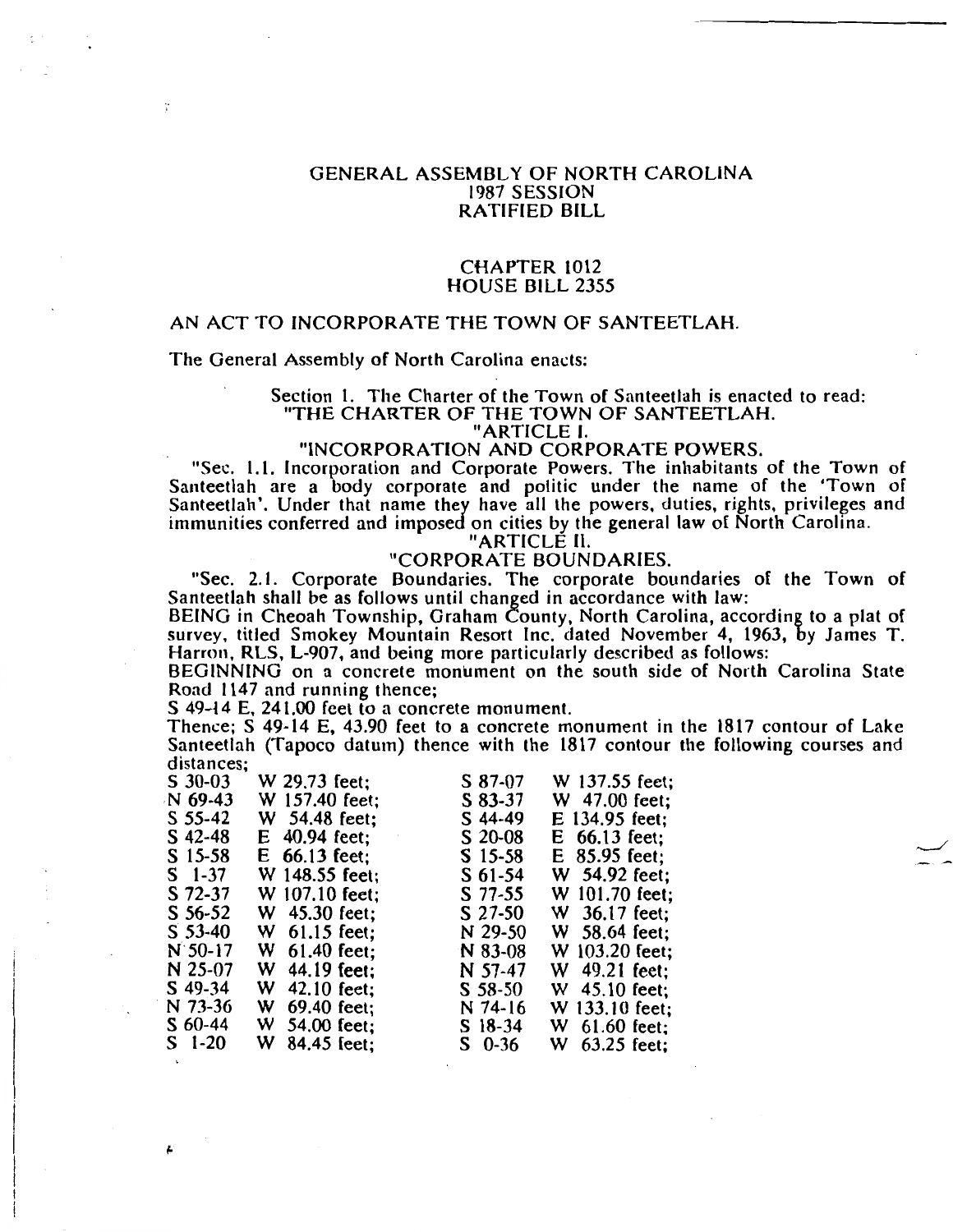| $S$ 22-35            | W 85.62 feet;                                                      | $S$ 9-33        | W 79.58 feet;      |  |
|----------------------|--------------------------------------------------------------------|-----------------|--------------------|--|
| $S$ 26-38            | W 77.05 feet;                                                      | $S$ 63-33       | W 62.30 feet;      |  |
| $S88-18$             | W 59-02 feet;                                                      | $S$ 47-44       | W 49.85 feet;      |  |
| $S$ 9-22             | W 35.59 feet;                                                      | $S$ 20-42       | E 57.43 feet;      |  |
| $S$ 32-16            | $E$ 48.40 feet;                                                    | $S \t 7-40$     | W 150.61 feet;     |  |
| S 89-29              | W 37.85 feet;                                                      | $N$ 62-12       | W 77.19 feet;      |  |
| N 24-29              | $W$ 98.85 feet;                                                    | N 84-41         | W 61.95 feet;      |  |
| $S$ 57-25            | W 139.00 feet;                                                     | $S$ 46-43       | W 56.75 feet;      |  |
| $S$ 6-29             | W 61.40 feet;                                                      | $S$ 30-21       | W 77.70 feet;      |  |
|                      | W 64.05 feet:                                                      | S 71-01         | W 36.50 feet;      |  |
| $S$ 9-31             |                                                                    | N 28-37         | W 63.75 feet;      |  |
| $N$ 67-18            | W 50.20 feet;                                                      |                 | W 92.55 feet;      |  |
| N 87-58              | W 169.95 feet;                                                     | $S$ 46-02       |                    |  |
| $S$ 24-50 $\cdot$    | $\mathbb{C}^{\times}$<br>W 73.79 feet;                             | $S$ 80-15       | W 39.53 feet;      |  |
| N 70-26              | W 57.25 feet;                                                      | N 47-13         | W 80.24 feet;      |  |
| $S$ 35-22            | W 91.27 feet;                                                      | $S$ 68-29       | W 37.17 feet;      |  |
| N 51-27              | W 63.97 feet;                                                      | N 71-47         | W 106.26 feet;     |  |
| N 47-41              | W 73.41 feet;                                                      | $S86-03$        | W 68.14 feet;      |  |
| $S$ 55-13            | W 96.80 feet;                                                      | $S$ 16-38       | W 80.65 feet;      |  |
| $N$ 65-25            | W 111.21 feet;                                                     | $S81-39$        | W 43.36 feet;      |  |
| $S$ 60-31            | W 73.62 feet;                                                      | $S$ 68-28       | W 114.91 feet;     |  |
| $N$ 81-49            | W 77.76 feet;                                                      | $S$ 53-58       | W 173.29 feet;     |  |
| $S$ 87-28            | W 77.00 feet;<br>$\sim$                                            | N 73-58         | W 48.02 feet;      |  |
| $S$ 89-41            | W $109.25$ feet;                                                   | $S$ 42-14       | W 112.97 feet;     |  |
| $S$ 22-32            | W 45.88 feet;                                                      | $S$ 34-45       | W 47.90 feet;      |  |
| $S$ 64-48            | W 76.99 feet;                                                      | $S$ 67-20       | W 95.84 feet;      |  |
| $S$ 68-25            | $W$ 61.84 feet;                                                    | $S$ 82-33       | W 96.56 feet;      |  |
| S 77-37              | W 94.62 feet;                                                      | S 88-43         | W 68.85 feet;      |  |
| $S$ 72-17            | W 64.20 feet;                                                      | $\sim$ N 57-03  | W 57.50 feet;      |  |
| $N$ 42-41            | W 107.66 feet;                                                     | N 70-35         | $E$ 42.65 feet;    |  |
| $N$ 78-26            | $E$ 105.44 feet;                                                   | $N$ 41-09       | $E$ 102.70 feet;   |  |
| $N16-46$             | W 79.29 feet;                                                      | $N$ 58-32       | W 44.02 feet;      |  |
| $N$ 50-00 $^{\circ}$ | W 55.29 feet;<br>$\mathbf{E}^{(1)}$ and $\mathbf{E}^{(2)}$         | N 29-20         | W 54.80 feet;      |  |
| $N$ 14-13            | W 81.65 feet;                                                      | $N$ 43-43       | W 55.39 feet;      |  |
| $N$ 21-53            | W 40.17 feet;                                                      | N 55-04         | E 45.31 feet;      |  |
| N 87-05              | $\mathcal{A}=\mathcal{A}$ , where $\mathcal{A}$<br>$E$ 43.17 feet; | $S_81-15$       | E 100.66 feet;     |  |
| $S85-21$             | E<br>73.00 feet;<br>$\sim 10^{-1}$                                 | $N$ 43-21       | $E$ 89.74 feet;    |  |
| $N$ 55-12            | $E$ 68.18 feet;                                                    | $N$ 18-26       | $63.62$ feet;<br>E |  |
| $N$ 4-03             | W 90.96 feet:                                                      | N 46-40         | W 42.22 feet;      |  |
| N 75-44              | W 139.88 feet;                                                     | $N$ 52-50       | W 33.23 feet;      |  |
| $N$ 26-30            | W 46.65 feet;                                                      | $N$ 6-20        | E 123.60 feet;     |  |
| $N$ 64-19            | W 58.95 feet;                                                      | $N$ 40-05       | W 36.74 feet;      |  |
| $N$ 22-51            | E 89.70 feet;                                                      | $N$ 0-23        | W 66.89 feet;      |  |
| $N$ 65-25            | W 78.79 feet;                                                      | N 39-03         | W 112.20 feet;     |  |
| $N$ 2-18             | 76.80 feet;<br>W                                                   | $\cdot$ N 88-17 | W 41.85 feet;      |  |
| N 80-26              | W 48.20 feet;<br>$\cdots$                                          | N 59-28         | W 141.43 feet;     |  |
| N 51-33              | W 191.60 feet;                                                     | $N$ 22-21       | W 69.19 feet;      |  |
| N 47-49              | W 71.31 feet;                                                      | N 72-27         | W 96.08 feet;      |  |
| $N$ 66-53            | W 65.25 feet;                                                      | N 56-18         | 50.33 feet;<br>E   |  |
| N 74.47              | E 172.41 feet;                                                     | S 78-39         | 34.32 feet;<br>E   |  |
| $S$ 65-16,           | $E$ 85.10 feet;                                                    | $S$ 56-48       | E<br>42.83 feet;   |  |
| $S$ 39-28            | E 185.76 feet;                                                     | N 77-28         | E<br>49.90 feet;   |  |
| $N$ 35-58            | $E$ 149.75 feet;                                                   | $N$ 60-08       | $E$ 48.49 feet;    |  |
|                      |                                                                    |                 |                    |  |

 $\bar{z}$ 

# 2 House Bill 2355

Ť,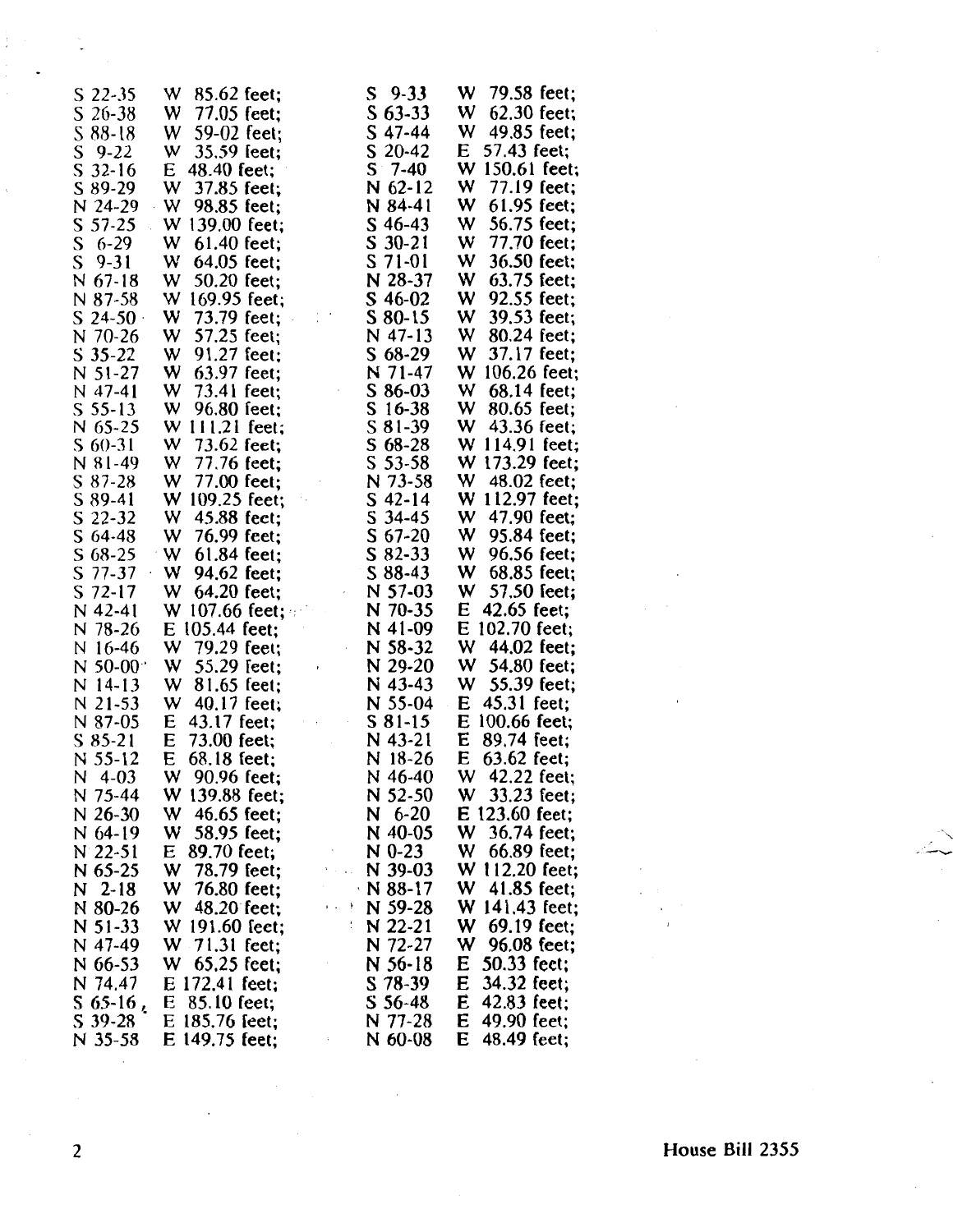| $S$ 69-02           | 36.38 feet;<br>E                            | $S$ 46-04            | E 173.15 feet;                                                                      |
|---------------------|---------------------------------------------|----------------------|-------------------------------------------------------------------------------------|
| $S$ 87-08           | E<br>38.16 feet;                            | N 22-28              | 77.34 feet;<br>E                                                                    |
| N 50-58             | E<br>34.43 feet:                            | $S$ 43-37            | E 133.35 feet;                                                                      |
| $S$ 82-40           | E<br>34.92 feet;                            | N 20-35              | E 85-87 feet;                                                                       |
| N 29-46             | 53.61 feet;<br>E                            | N 84-28              | E<br>24.69 feet;                                                                    |
| $S$ 53-53           | Е<br>38.09 feet;                            | $S$ 16-08            | E<br>$62.24$ feet;                                                                  |
| $S$ 22-31           | E<br>98.00 feet;                            | $S$ 53-22            | E<br>$60.44$ feet;                                                                  |
| N 67-31             | E<br>39.66 feet;                            | $N$ 41-00            | E 147.29 feet;                                                                      |
| N 45-06             | 33.21 feet;<br>E                            | $N$ 68-28            | 16.75 feet;<br>E                                                                    |
| $S$ 24-23           | E<br>$66.14$ feet;                          | $S$ 43-47            | E<br>55.60 feet;                                                                    |
| N 78-38             | E<br>53.74 feet;                            | N 53-32              | 92.45 feet;<br>E                                                                    |
| N 53-37             | E<br>98.01 feet;                            | $S$ 46-07            | E<br>51.30 feet;                                                                    |
| $S$ 37-26           | E 145.45 feet;                              | S 84-06              | E<br>51.49 feet;                                                                    |
|                     |                                             | N 34-08              | 77.62 feet;<br>E                                                                    |
| $N$ 31-48           | E<br>94.04 feet;                            | N 83-58              | $40.13$ feet;<br>E                                                                  |
| $N$ 61-38           | E<br>57.60 feet;                            | $S$ 40-13            | E 106.10 feet;                                                                      |
| $S$ 52-30           | E<br>$30.16$ feet;<br>E                     | N 67-46              | E<br>51.00 feet;                                                                    |
| $S$ 57-14           | 30.13 feet;                                 |                      | E 97.22 feet;                                                                       |
| N 31-04             | 50.85 feet;<br>E                            | $N$ 10-46<br>N 53-24 | 35.42 feet;<br>E                                                                    |
| N 25-25             | 36.59 feet;<br>E<br>E                       | S 85-37              | E<br>48-01 feet;                                                                    |
| N 72-08<br>$S85-37$ | 48.00 feet;<br>E<br>48.01 feet;             | $S$ 50-40            | E<br>21.48 feet;                                                                    |
| $S$ 23-35           | E<br>34.38 feet;                            | $S$ 28-25            | E<br>$66.66$ feet;                                                                  |
| S 83-07             | $40.27$ feet;<br>E                          | $N$ 66-04            | E<br>72.28 feet;                                                                    |
| S 84-07             | E<br>29.02 feet;                            | $S$ 70-42            | 59.60 feet;<br>E                                                                    |
| N 56-48             | $E$ 140.20 feet;                            | N 72-51              | E<br>58.20 feet;                                                                    |
|                     |                                             | $S$ 72-45            | 52.76 feet;<br>E                                                                    |
| $S$ 83-56           | 73.79 feet;<br>E                            |                      | 80.88 feet;                                                                         |
| N 89-55             | 48.61 feet;<br>E                            | $N$ 68-22            | E                                                                                   |
| N 86-57             | 55.62 feet;<br>E                            | $N$ 82-18            | E<br>93.53 feet;                                                                    |
| N 73-47             | E 112.60 feet;                              | $N8-42$              | 59.82 feet;<br>E                                                                    |
| N 41-49             | W 133.94 feet;                              | N 27-14              | W 87.45 feet;                                                                       |
| N 39-34             | W 113.40 feet;                              | N 63-09              | W 112.00 feet;                                                                      |
| N 50-24             | W 74.34 feet;                               | $N81-24$             | W 137.68 feet;                                                                      |
| S 89-39             | W 85.65 feet;<br>$\mathcal{L}$              | $N$ 68-16            | W 58.74 feet;                                                                       |
| $N$ 62-56           | W 119.89 feet;                              | $N$ 42-04            | W 56.78 feet;                                                                       |
| N 74-42             | W 52.42 feet;                               | $S$ 80-06            | W 62.78 feet;                                                                       |
| N 87-28             | W 56.20 feet;                               | S 73-02              | W 50.87 feet;                                                                       |
|                     |                                             |                      | to a point in the 1817 contour thence leaving the 1817 contour N 15-30 W 39.29 feet |
|                     |                                             |                      | to a point, on the south margin of NCSR 1147, thence with the south margin of       |
|                     | NCSR 1147 N 75-38 E 159.96 feet;            |                      |                                                                                     |
| $S$ 80-12           | E 111.00 feet;                              | $S$ 64-55            | $E$ 120.30 feet;                                                                    |
| $S$ 78-12           | E 93.92 feet;<br>$\mathcal{L}(\mathcal{A})$ | $N$ 80-31            | E 186.87 feet;                                                                      |
| $S$ 87-45           | $E$ 81.11 feet:                             | $S$ 64-07            | E 495.19 feet;                                                                      |

| to a point in the 1817 contour thence leaving the 1817 contour in 15-50 $\mu$ 59.29 rect |                                   |  |
|------------------------------------------------------------------------------------------|-----------------------------------|--|
| to a point, on the south margin of NCSR 1147, thence with the south margin of            |                                   |  |
| NCSR 1147 N 75-38 E 159.96 feet;                                                         |                                   |  |
| $C_1$ 00.12 $C_2$ 111.00 $f_{\text{out}}$                                                | $C_{AA}$ $55$ $C_{120}$ $10$ foot |  |

|         | $580 - 12$ E 111.00 feet;                                                                   | $504-33$      | $E$ 120.30 reet; |  |  |
|---------|---------------------------------------------------------------------------------------------|---------------|------------------|--|--|
|         | S 78-12 E 93.92 feet;                                                                       | N 80-31       | $E$ 186.87 feet; |  |  |
|         | S 87-45 E 81.11 feet;                                                                       | S 64-07       | $E$ 495.19 feet; |  |  |
| S 58-17 | E 128.85 feet;                                                                              | $S$ 35-43     | $E$ 85.80 feet;  |  |  |
|         | S 0-55 W 74.60 feet;                                                                        | $S$ 14-16     | W 176.27 feet;   |  |  |
| S 0-09  | W 120.08 feet;                                                                              | $S \, 37 - 5$ | $E$ 88.80 feet;  |  |  |
|         | S 57-18 E 84.39 feet;                                                                       | S 86-27       | $E$ 375.99 feet; |  |  |
| N 61-08 | E 122.88 feet;                                                                              | N 29-07       | $E$ 92.73 feet;  |  |  |
|         | N 9-52 E 280.50 feet;                                                                       | N 42-14       | $E$ 61.79 feet;  |  |  |
|         | N 76-37 E 70.28 feet;                                                                       | S 88-24       | $E$ 238.66 feet; |  |  |
|         | $\epsilon$ contact in the courts moved of NCCD 1147 thence $\epsilon$ 40.14 E 27.83 feet to |               |                  |  |  |

to a point in the south margin of NCSR beginning. 1147 thence S 49-14 E 27.83 feet; to the

 $\epsilon$ 

3

--:---::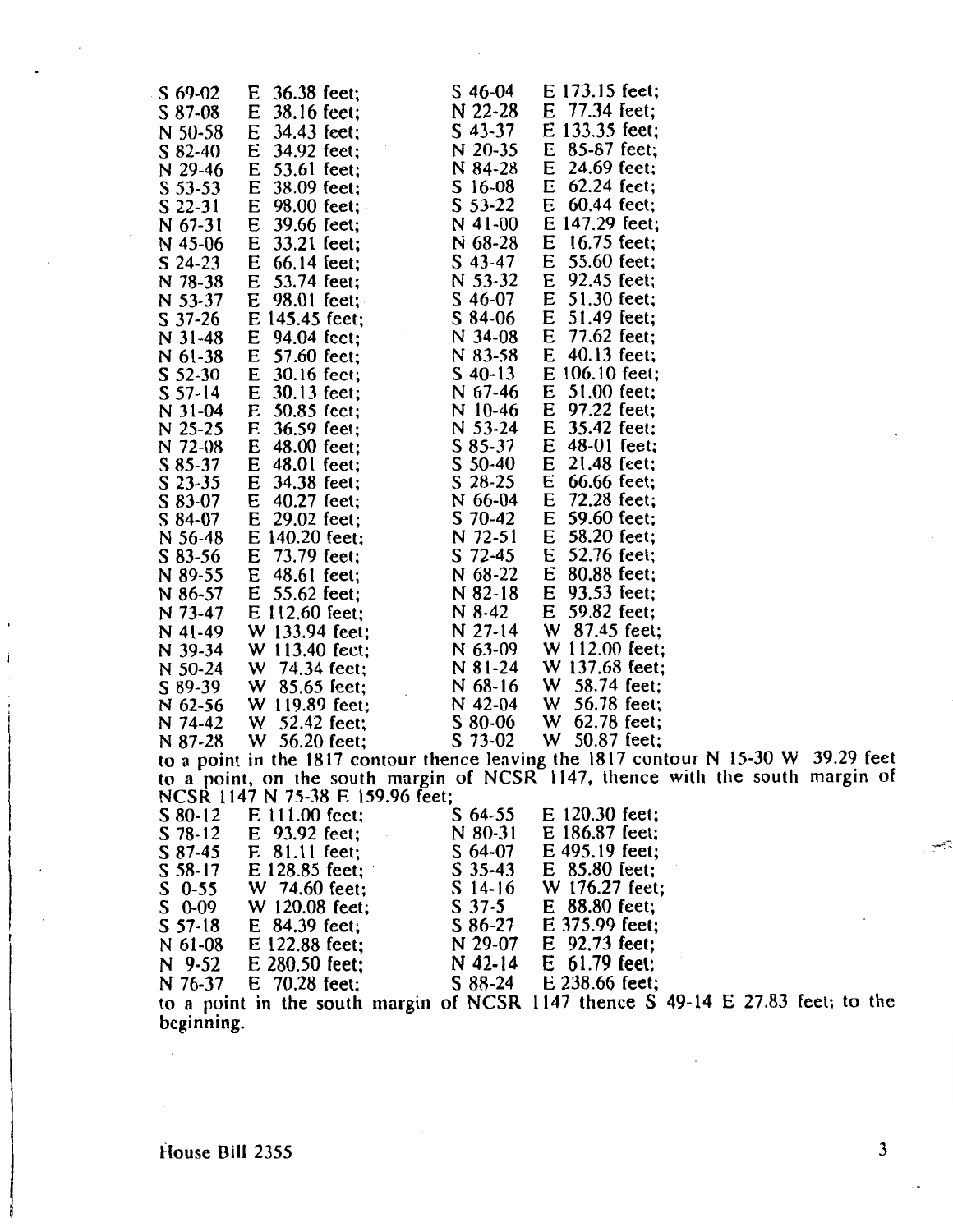BEING in Cheoah Township. Graham County, North Carolina. according to a plat of survey, titled Thunder Island, dated April 19, 1982, by James T. Herron, R.L.S., L-907, and being more particularly described as follows:

BEGINNING on an iron pin in the center line of Thunder Drive and runs thence; N 34-38-20 W. 39.86 feet; N 51-42-00 W, 56.49 feet;

S 40-46-15 W, 66.15 feet; S 27-20-15 E, 38.32 feet; S 55-10-55 E, 26.18 feet; S 83-39-25 E, 39.02 feet; N 79-10-25 E, 61.43 feet; S 89-57-35 E, 49.07 feet; N 75-47-25 E, 90.85 feet; S 55-47-55 E, 68.25 feet; S 64-58-55 E, 54.76 feet; N 82-10-35 E, 70.95 feet; N 89-14-55 E, 61.73 feet; N 40-15-55 E, 71.19 feet; N 52-04-05 E, 36.81 feet; N 65-58-20 E, 74.27 feet;

N 58-33-00 W, 62.16 feet; N 72-02-50 W, 82.61 feet; S 42-24-15 W, 72.11 feet; S 78-47-55 W, 40.26 feet; N 69-46-25 W, 69.70 feet; N 77-17-08 W, 43.31 feet; S 48-46-45 W, 40.00 feet;<br>S 69-36-50 W, 47.55 feet; N 87-56-20 W, 41.61 feet;  $\sim$  N 87-56-20 W, 41.61 feet; N 75-25-30 W, 40.18 feet; S 70-16-25 W, 48.68 feet;

to the beginning.

The above described property is located Southwest of Smokey Mountain Resort, now Thunderbird Resort, and is connected to Smokey Mountain Resort by access drive, which drive is also in the corporate limits.

"ARTICLE Ill.

#### "GOVERNING BODY.

"Sec. 3.1. Name of Governing· Body; Number of Members. The governing body of the Town of Santeetlah is the Town Council, which consists of five members.

"Sec. 3.2. Manner of Election of Town Council. The qualified voters of the Town of Santeetlah voting at large shall elect the members of the Town Council.

"Sec. 3.3. Terms of Office. Members of the Town Council are elected to two-year terms which shall run concurrently.

"Sec. 3.4. Mayor; Term of Office. The Mayor shall be the councilman receiving the largest number of votes in the municipal election and shall serve a term of two years. In the event of a tie or the councilman receiving the largest number of votes declines to serve as Mayor, the Mayor shall be elected by majority vote of the council from its membership.

# "ARTICLE IV.

"ELECTIONS. "Sec. 4.1. Conduct of Town Elections. The Town Council shall be

elected according to the nonpartisan plurality method and the results determined as provided in  $G.S.$  163-292.

"Sec. 4.2. Administration of Elections. Elections shall be administered as provided in G.S. 163-285.  $\rightarrow$   $\rightarrow$  **\* \* ARTICLE V**.

#### "ADMINISTRATION.

"Sec. 5.1. Manager Form of Government. The Town of Santeetlah shall operate under the council-manager form of government provided by Part 2 of Article 7 of Chapter 160A of the General Statutes. :

"ARTICLE Vl.

#### "TAXATION FOR FISCAL YEAR 1988-89.

4 House Bill 23.55

 $-$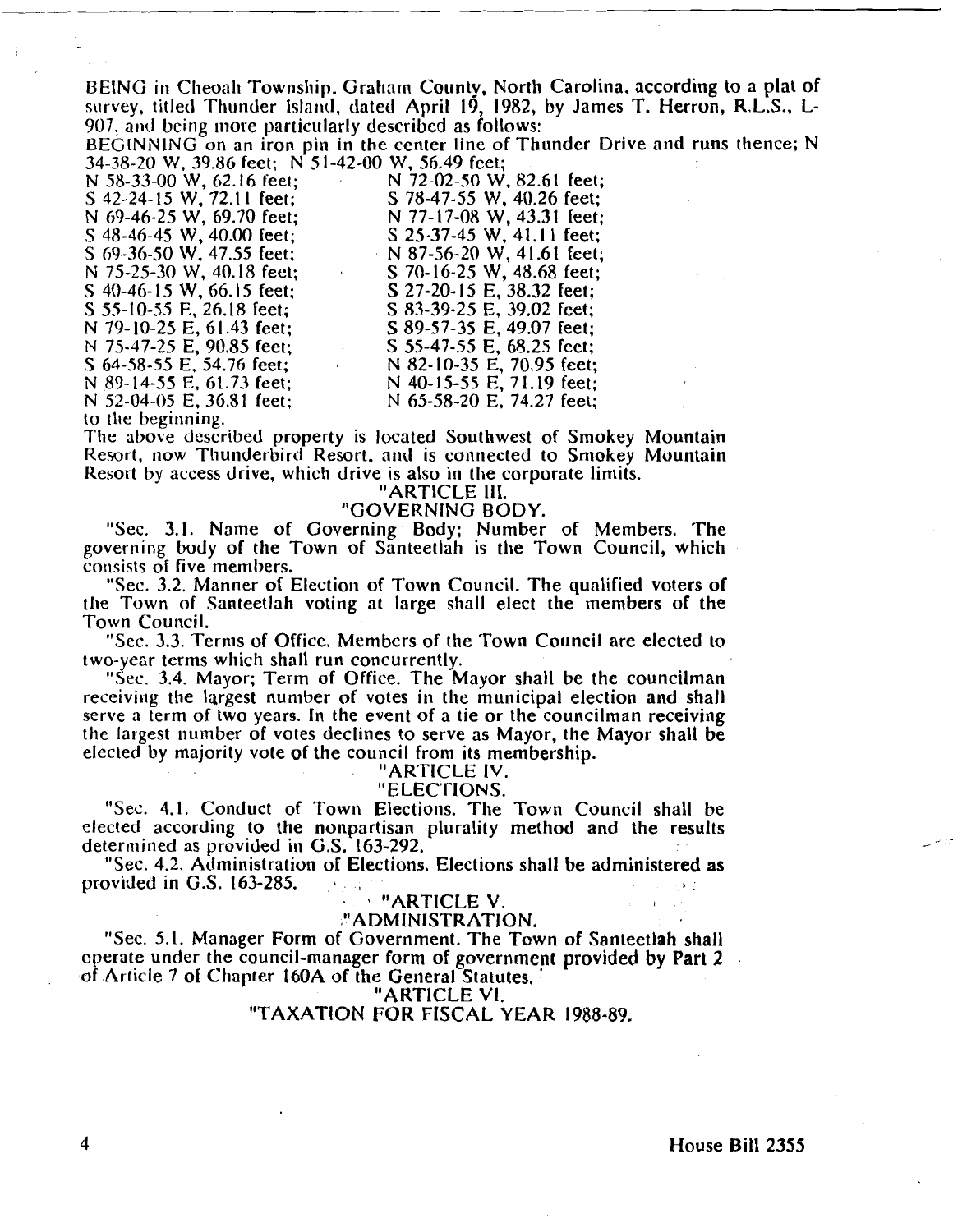"Sec. 6.1. Budget for Fiscal Year 1988-89. The newly incorporated Town of Santeetlah is authorized to adopt a budget and levy property taxes for the 1988-89 fiscal year. In adopting the budget and levying taxes late in the fiscal year 1988-89, the town's governing body need not follow the schedule of action set forth in the Local Government Budget and Fiscal Control Act but shall observe the sequence of actions in the spirit of the act insofar as is practical.

### "ARTICLE VII.

#### "INTERIM TOWN COUNCIL.

"Sec. 7.1. For the period from ratification of this charter until the date of the organizational meeting after the 1989 municipal election provided by G.S. 160A-68, the following persons shall serve as the interim council:

Sherry Collins, Mayor and Councilmember

Paul Wilson, Councilmember

Shirley Stage, Councilmember

Al Larson, Councilmember

William McNamara, Councilmember."

Sec. 2. This act is effective upon ratification.

In the General Assembly read three times and ratified this the 28th day of June, 1988.

#### ROBERT B. JORDAN Ill

Robert B. Jordan Ill President of the Senate

llSTQN B. RAMSEY

Liston B. Ramsey Speaker of the House of Representatives

...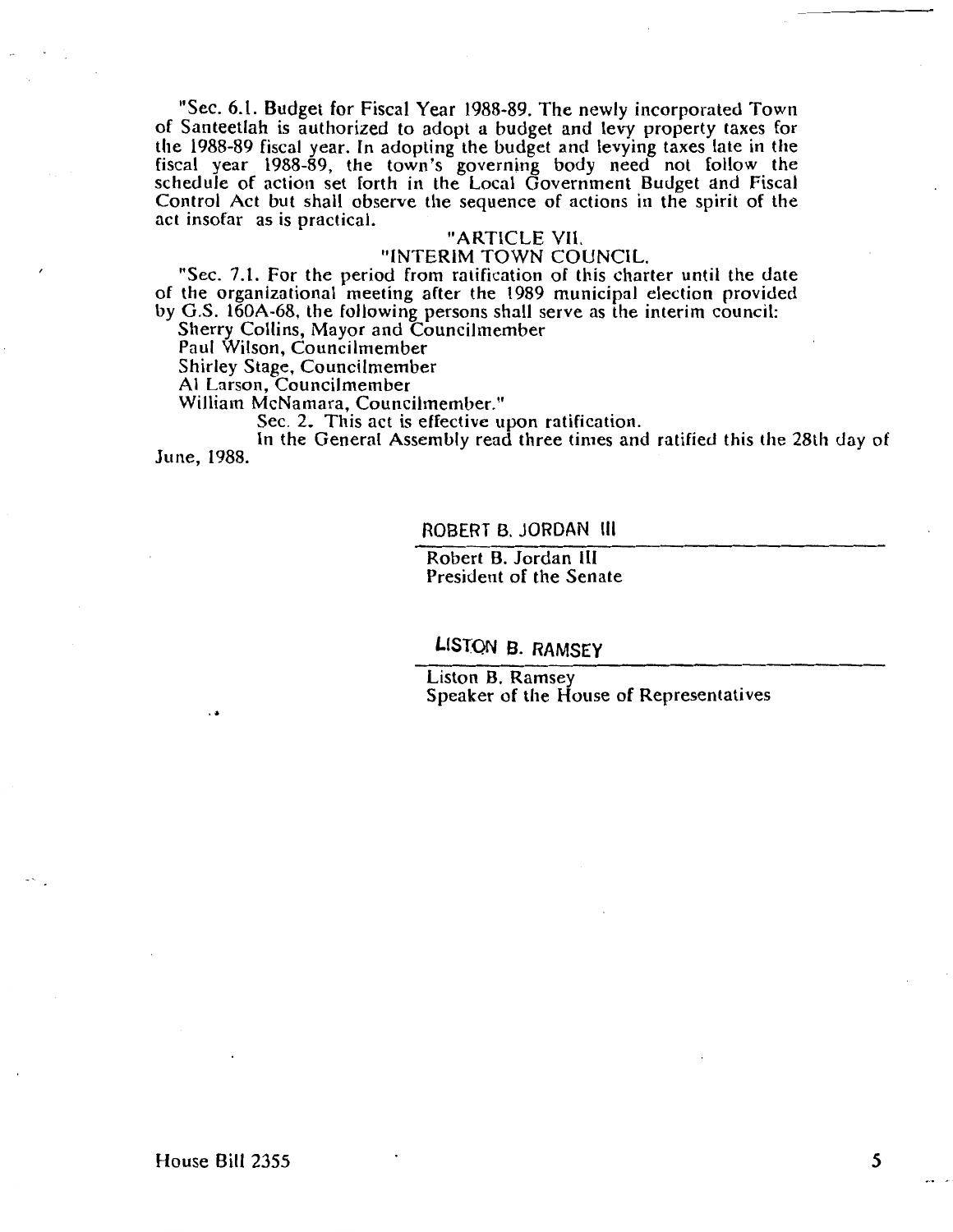**ORERT Y. L'ARBIREE** Mayor et hereby centi or due علقة lown deal

## AN ORDINANCE

٠

# TO AMEND THE CHARTER OF THE TOWN OF LAKE SANTEETLAH, NORTH CAROLINA

WHEREAS, the Town Council of the Town of Lake Sameetlah has, in accordance with North Carolina General Statute §160A-102, proposed to amend the Charter of the Town of Lake Santeetlah, said amendment being more particularly described below: and

WHEREAS, the Town Council did, at the regularly scheduled Town Council meeting held on May 20. 2008, adopt a Resolution of Intent expressing the desire and intent to so amend the Charter; and

WHEREAS, notice of said Resolution of Intent and notice of a public hearing on said matter has been duly published as required by law; and

WHEREAS, a public hearing on said matter was held on June 17, 2008, at  $9:30 \mu \text{m}$ ; and

WHEREAS, the Town Council, after due discussion and consideration of the matter, including the comments of those in attendance at the public hearing, has found that it would be in the best interest of the Town of Lake Santeetlah and its citizens to amend the Charter as described real property, and that said amendment would reduce confusion regarding the Town elections and would promote a more orderly transition between newly clected Councils:

NOW, THEREFORE, BE IT ORDAINED by the Town Council of the Town of Lake Santeetlah. North Carolina that:

Section 1. By virtue of the authority granted by NCGS §160A-101, and pursuant to the procedure described in NCGS §160A-102, Section 3.4 of Article III of the Charter is hereby deleted in its entirety and is hereby replaced a new Section 3.4 of Article III to read as follows:

"Mayor; Term of Office. At the organizational meeting of a newly elected Town Council, the Mayor shall be selected by majority vote of the Town Council from among its membership, to serve at the pleasure of the Town Council. The Mayor shall serve a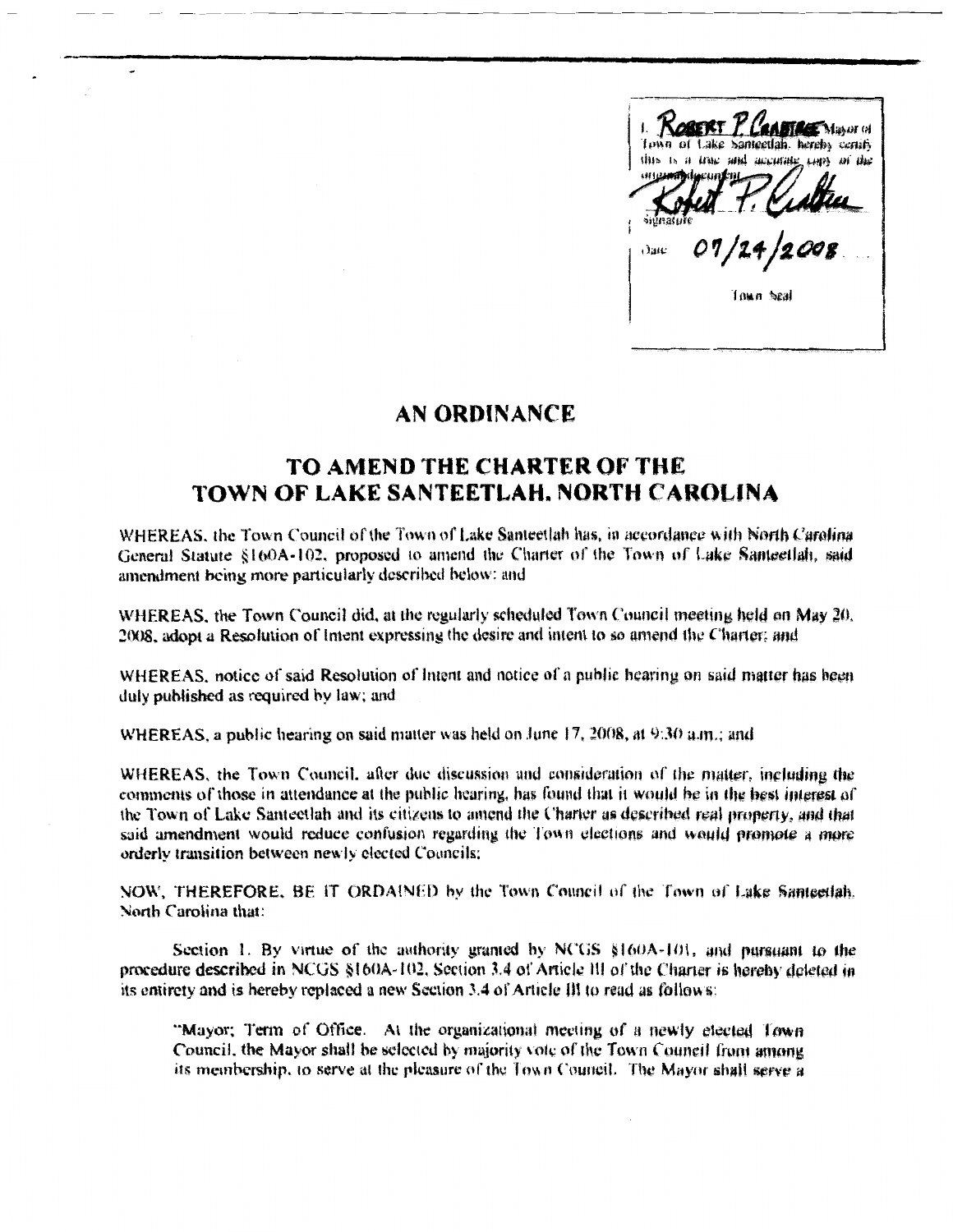term of two years, unless sooner removed by a majority vote of the Town Council, but in no event shall a Mayor's term exceed his or her term as a council member."

Section 2. In accordance with NCGS §160A-102, the Town Clerk shall cause notice of the adoption of this Ordinance to be published on the Town bulletin board and in the local newspaper, according to law, within ten (10) days of this date. Said notice shall state that an ordinance amending the Charter has been adopted and shall summarize the contents and effect of this Ordinance.

Section 3. In accordance with NCGS  $$160A-111$ , the Town Clerk shall cause a certified true copy of this Ordinance to be filed with the North Carolina Secretary of State, the North Carolina Legislative Library, and the Graham County Board of Elections.

Section 4. This Ordinance shall take effect immediately.

Adopted this 17<sup>th</sup> day of June. 2008.

entre (SEAL) ROBERT CRABTREE

Mayor, Town of Lake Santeetlah

(SEAL) PEGGYVYNOVER Clerk, Town of Lake Santeetlah

**APPROVED AS TO FORM:** 

Antonio Bo 1 km MACK D'TALLANT - TOWN ATTORNEY

#### NORTH CAROLINA GRAHAM COUNTY

(TOWN SEAL)

 $\ell_1$  . The set of the County and State aforesaid, certify that  $\mathbf{L}$ 争士 PEGGY CARVER personally came before me this day and acknowledged that she is the TOWN CLERK FOR THE TOWN OF LAKE SANTEETLAH, NORTH CAROLINA, a body politic, and that by authority duly given and as the act of the TOWN COUNCIL, the foregoing instrument was signed in its name by its MAYOR. ROBERT CRABTREE, sealed with its official seal and attested to by herself as its TOWN CLERK.

WITNESS my hand and official stamp or seal this \_\_\_\_\_\_\_\_\_\_ day of June, 2008.

 $197.$ 

Magya C ta kalendar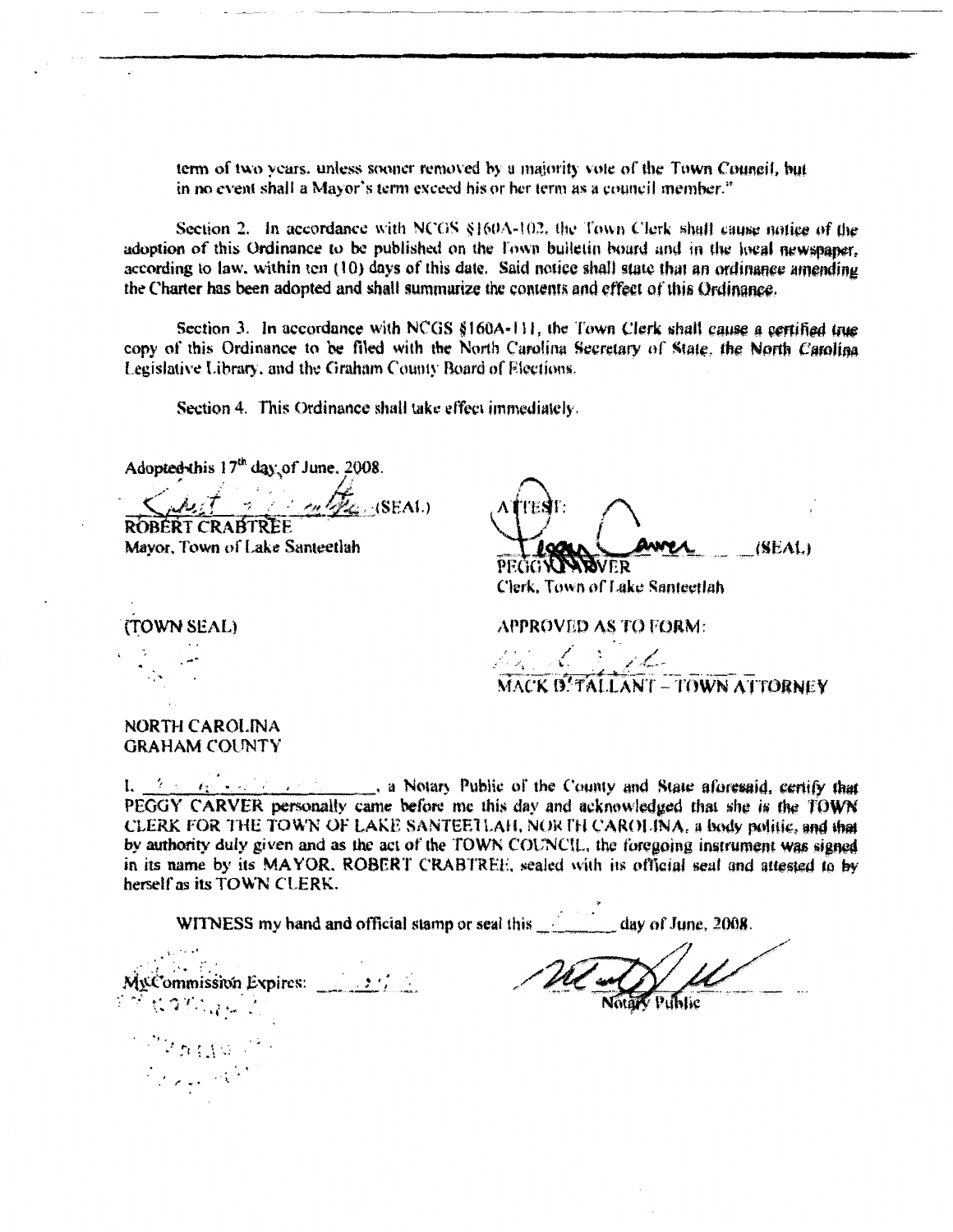$J_{U}|_{7}$  17, 2009

## **AN ORDINANCE**

 $\lambda$ 

# TO AMEND THE CHARTER OF THE TOWN OF LAKE SANTEETLAH, NORTH CAROLINA

WHEREAS, the Town Council of the Town of Lake Santeetiah has, in accordance with North Carolina General Statute §160A-102, proposed to amend the Charter of the Town of Lake Santeetlah, said amendment being more particularly described below; and

WHEREAS, the Town Council did, at the regularly scheduled Town Council meeting held on April 21, 2009, adopt a Resolution of Intent expressing the desire and intent to so amend the Charter; and

WHEREAS, notice of said Resolution of Intent and notice of a public hearing on said matter has been duly published as required by law; and

WHEREAS, a public hearing on said matter was held on May 23, 2009, at 10:00 a.m.; and

WHEREAS, the Town Council, after due discussion and consideration of the matter, including the comments of those in attendance at the public hearing, has found that it would be in the best interest of the Town of Lake Santeetlah and its citizens to amend the Charter as described below;

NOW, THEREFORE, BE IT ORDAINED by the Town Council of the Town of Lake Santeetiah, North Carolina that:

Section 1. By virtue of the authority granted by NCGS  $§160A-101$ , and pursuant to the procedure described in NCGS §160A-102, Section 5.1 of Article V of the Charter of the Town of Lake Santeetlah is hereby deleted in its entirety and is hereby replaced by a new Section 5.1 of Article V to read as follows:

> "Mayor-Council Form of Government. The Town of Lake Santeetiah shall operate under the mayor-council form of government provided by and in accordance with Part 3 of Article 7 of Chapter 160A of the North Carolina General Statutes"

> > ۸.